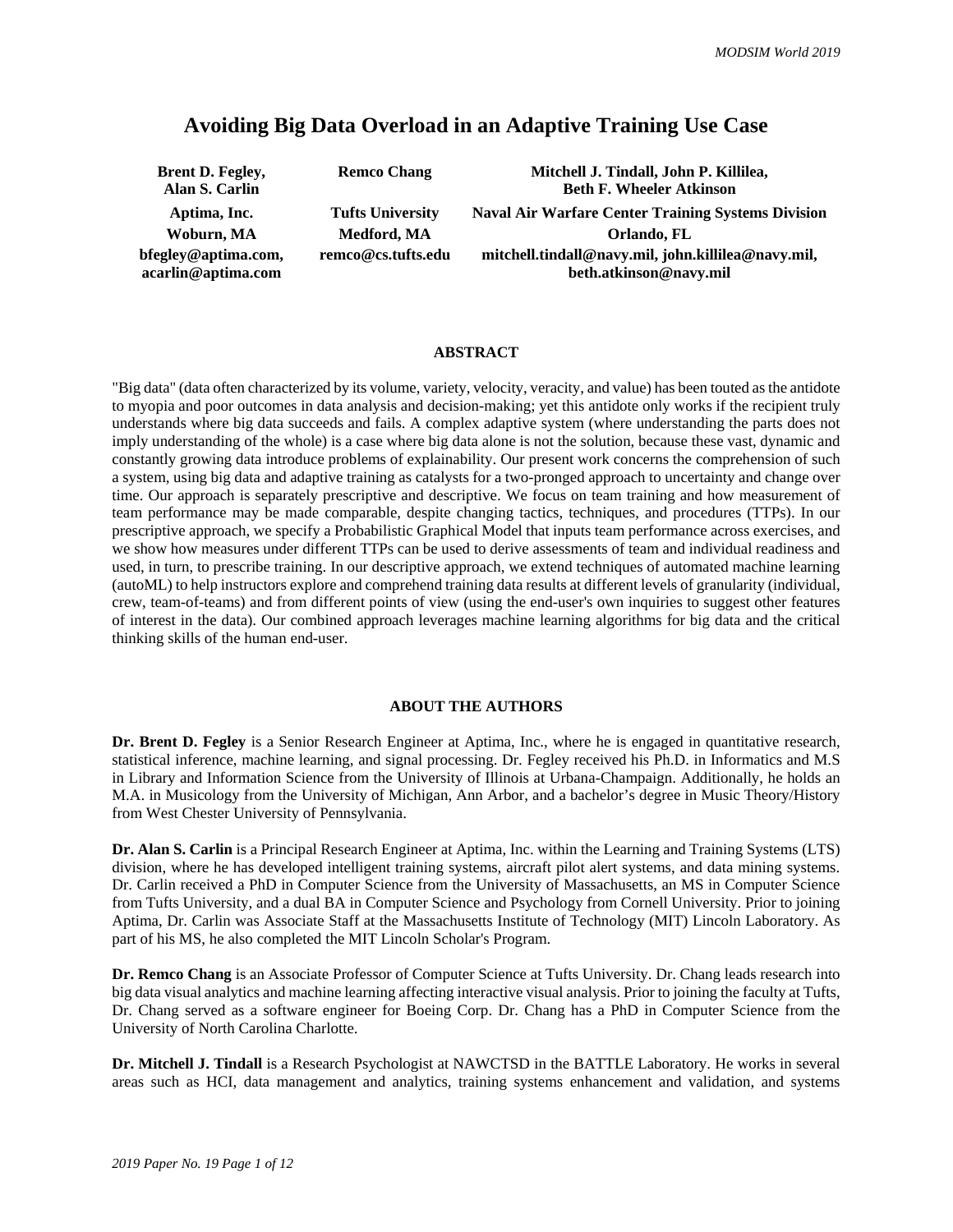software evaluation. His Ph.D. is in Industrial-Organization (I-O) Psychology from University of Central Florida (UCF).

**Dr. John P. Killilea** is a Research Psychologist supporting the Naval Air Warfare Center Training Systems Division (NAWCTSD) in the Basic & Applied Training & Technologies for Learning & Evaluation (BATTLE) Laboratory. He holds a Masters in Modeling & Simulation, and a Ph.D. in the same field at UCF.

**Ms Beth F. Wheeler Atkinson** is a Senior Research Psychologist at Naval Air Warfare Center Training Systems Division (NAWCTSD), and lead of the Basic & Applied Training & Technologies for Learning & Evaluation (BATTLE) Laboratory. She manages several research and development efforts devoted to investigating capability enhancements for training and operational environments. She holds an M.A. in Psychology, Applied Experimental Concentration, from the University of West Florida.

**Authors' Note:** The views expressed herein are those of the authors and do not necessarily reflect the official position of the DoD or its components. Sponsors for the efforts discussed herein include the Small Business Innovative Research/Small Business Technology Transfer (SBIR/STTR) and Naval Air Systems Command (NAVAIR) PMA-205 Air Warfare Training Development (AWTD) program.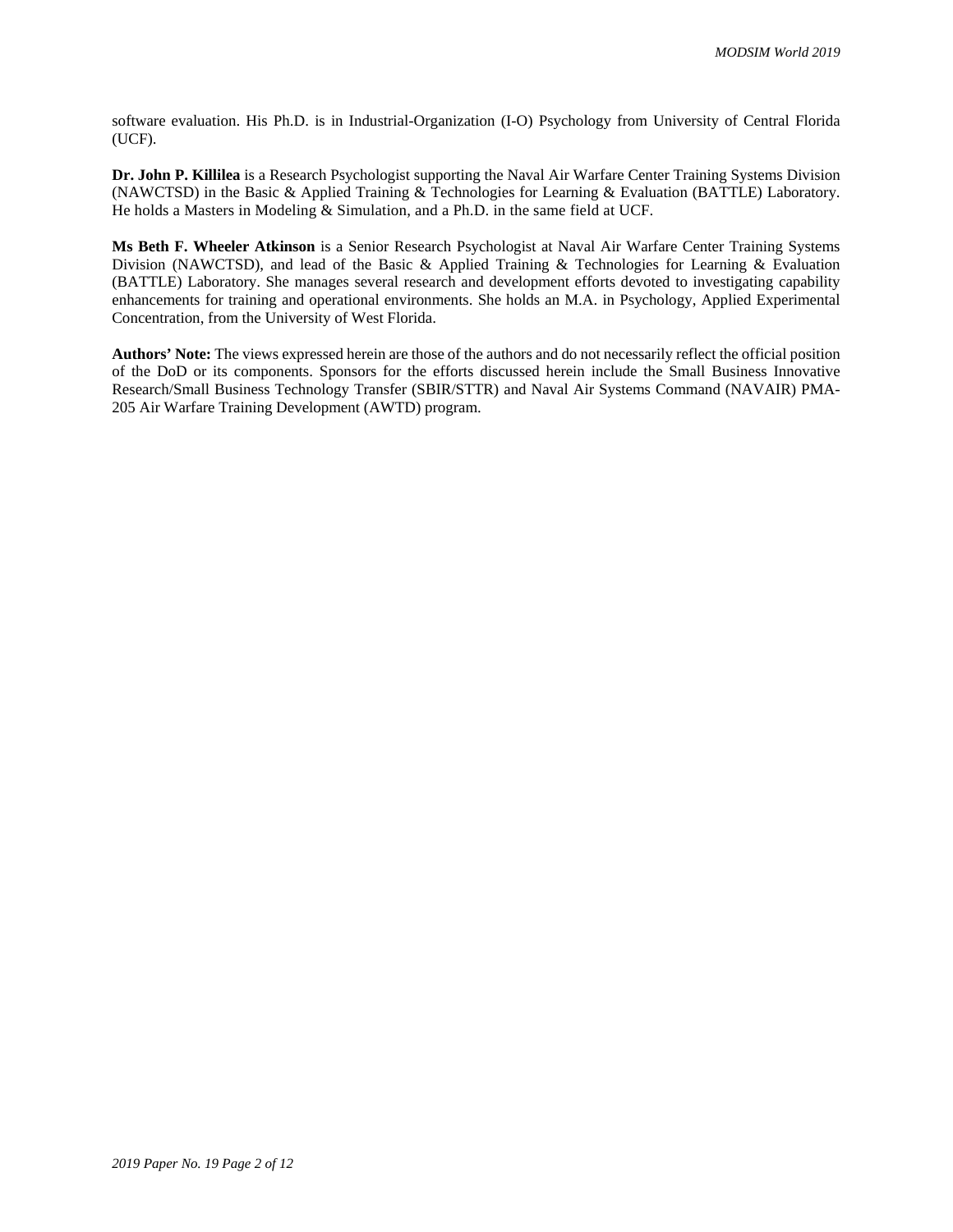# **Avoiding Big Data Overload in an Adaptive Training Use Case**

| <b>Brent D. Fegley,</b><br>Alan S. Carlin | <b>Remco Chang</b>      | Mitchell J. Tindall, John P. Killilea,<br><b>Beth F. Wheeler Atkinson</b>    |
|-------------------------------------------|-------------------------|------------------------------------------------------------------------------|
| Aptima, Inc.                              | <b>Tufts University</b> | <b>Naval Air Warfare Center Training Systems Division</b>                    |
| Woburn, MA                                | Medford, MA             | Orlando, FL                                                                  |
| bfegley@aptima.com,<br>acarlin@aptima.com | remco@cs.tufts.edu      | mitchell.tindall@navy.mil, john.killilea@navy.mil,<br>beth.atkinson@navy.mil |

## **INTRODUCTION**

Throwing "big data" at a problem can be like throwing water on a grease fire---not only is the fire not contained, it is likely to spread. In this paper, we consider data related to training aircrews in the US Navy, specifically those of the Boeing P-8A Poseidon, whose readiness and qualification for deployment depend critically on proficiencies (both individual and crew) acquired over many hours of training under many different conditions. Qualification depends, in part, on the crew meeting or exceeding certain thresholds of performance on specific tasks. However, crew performance is not simply a function of the crew's capability but of the crew's capability conditioned on such things as equipment (malfunction or failure), environmental conditions, the vagaries of individual evaluators (because some evaluations are subject to interpretation), and changing tactic, techniques, and procedures (TTPs; given the adaptive nature of warfare). Understanding the effectiveness of a training regime across aircrews and over time means controlling for all of these variables, and more. While collecting all kinds of data might seem like a sensible approach to addressing this challenge, not all data are equally important, and without some scheme to put them into context, the data may mislead.

*How are matters handled today; and what are the limits of current practice?* The collection of immense sets of data is not a new concept for the US Navy and has been an integral part of its culture for much of its history. Training wings and squadrons were required to keep track of certain pieces of information that would, in turn, be passed up the chain-of-command to help evaluate individual, crew, squadron, wing and force-wide proficiency. Unfortunately, the amount, accuracy, quality, utility, and timeliness of data provided to command leadership was greatly limited by available technology, resources, and storage and retrieval capacities. Advances in simulation-based training technology, automation, and *cloud-based* server technology has alleviated many of the challenges associated with the collection, organization, integration, analysis, and interpretation of these *big data* sets (Atkinson, Tindall, Sheehy & Bailey, 2016). Additionally, these technologies enable almost real-time assessment of proficiency. For example, data from simulated or live training events are uploaded to servers immediately following the completion of the event and are ready for integration and analysis. While these advances in training and data storage technologies have clear benefits, they also create new problems that must be addressed if we are to get the most out of our data. For example, when you collect and integrate data in near real-time, specifically in environments that are inherently dynamic (e.g., military), you can quickly run the risk of making invalid assertions about your findings. The US Department of Defense (DoD) is still in the early stages of being good stewards of *big data* and, as a result, is still understanding *big data's* benefits and limitations. *Big data* requires context to be useful. In this paper, our context is a theory of operations about aircrew training and the corresponding need to comprehend and think critically about the data collected.

*What is new in our approach; and why do we think we will be successful?* Our purview is holistic; by incorporating multiple different elements at different grains into analysis, we expect to improve our understanding of our domain, which is likely to lead to insight and more informed decision-making. Implicit in our approach is the recognition that we know things about the context and provenance of our data that allow us to specify relationships among various inputs mathematically and then to make inferences about those inputs. However, we recognize that one cannot know everything about one's data, especially data representing a complex adaptive system. This is why we need to remain critical of our mathematical models---using them as tools for insight rather than proclamations of state. This is why we also need mechanisms to explore the data, to help us identify gaps in our understanding. Playing "what-if" games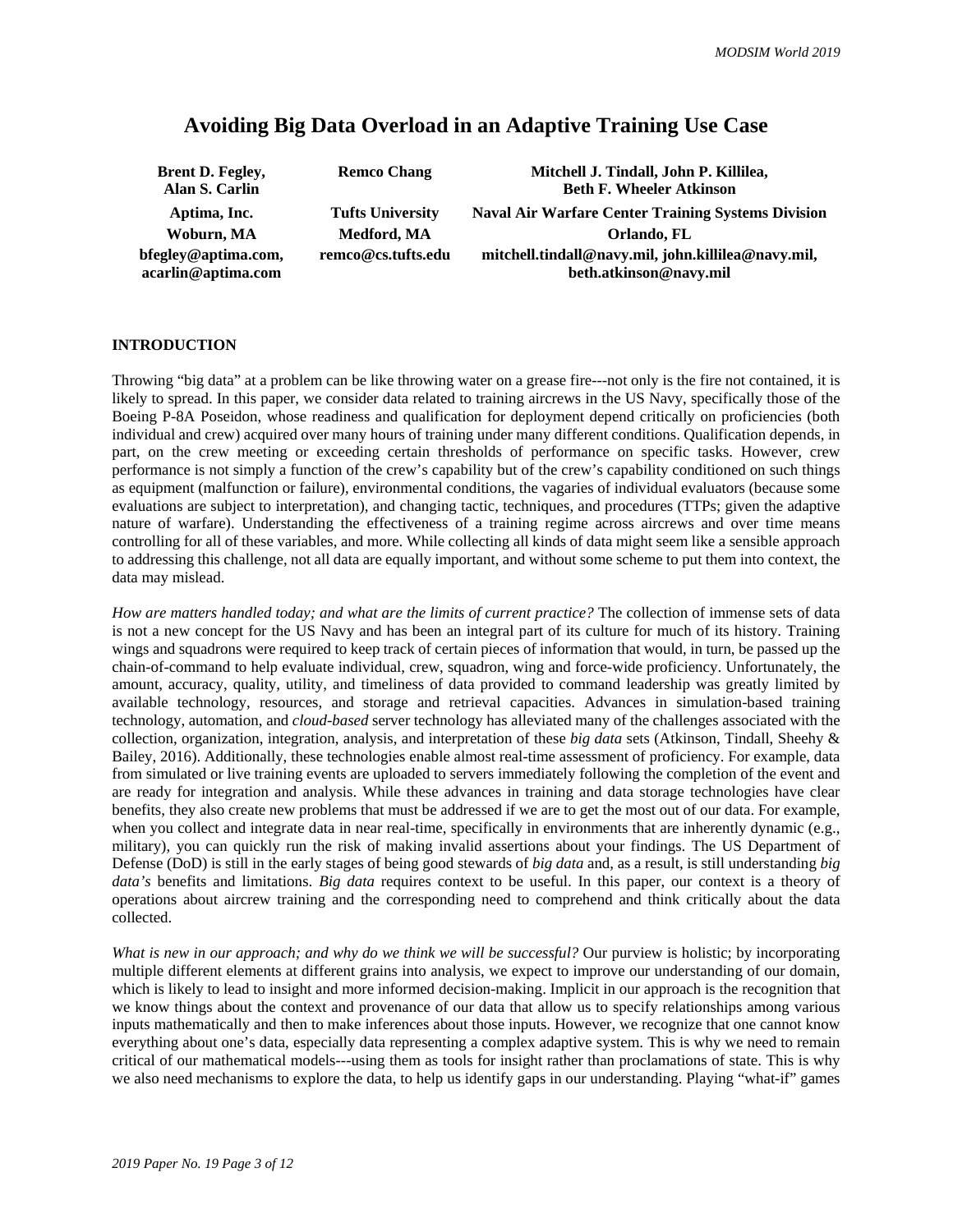with our model parameters can lead us toward such understanding, but so can exploration of raw data and descriptive statistics.

*Who cares? What difference will our approach make if we are successful?* The desire for systems and technology to assist in the management of *big data* within the DoD is well-documented. Vice Admiral Dunaway (2015) implemented a Naval Air Systems Command (NAVAIR) data strategy requiring alignment of resources to support readiness and predictive, tactical, and strategic use of data while leveraging the science of learning to optimize aircrew proficiency. Major Blair (2015), of the US Air Force, challenged the military to better utilize the vast amounts of data we already collect for training and decision-making purposes. Additionally, Rear Admiral Morley (2016) offered strategic guidance requesting open architecture systems that are modular, scalable, and interoperable across platforms. DoD leadership has moved past simply recognizing the criticality of the collection of data and clearly understands the challenges and opportunities that exist when systems are developed to manage streams of data. Our approach is first about methodology (a way of thinking), second about technology (the supporting apparatus). If successful, we expect that our advances in both will facilitate the use and utility of *big data* in ways yet unimagined.

### **METHODOLOGY**

Our approach is simultaneously top-down (prescriptive, confirmatory) and bottom-up (descriptive, exploratory). (See Figure 1.) We theorize that comprehension of aircrew training over time depends on both components. The prescriptive portion uses an existing data model to draw conclusions about trainees from measurement data. The descriptive portion uses new training data to refine that model. These two components can inform one another.

Our top-down component is predicated on the idea that we have some knowledge about how training works in the domain of interest and that we wish to use those assumptions to drive training. If applied to aircrew performance training data, standard approaches would require data to exhibit invariant comparison (timeinvariance, for example) and sample independence. For example, in higher education, scores on high-stakes tests such as the SAT and GRE are among the criteria used to filter university applicants. The success (continued use) of these tests depends on the comparability of test scores over time despite variability among test questions. This is the realm of Item Response Theory (IRT; Lord, 1980), which is often employed to verify and validate test effectiveness. IRT is a family of models that focuses on a trainee's performance on an item (a test question or task) and establishes the probability that measured performance will be acceptable, given trainee's skill level and item difficulty.

However, in training, the assumptions made by classic IRT break down, in a number of ways. First, during training, trainee skill level changes as trainees improve. At the beginning of a training exercise, skill level may be low, but after the exercise, the skill level improves. Bayesian Knowledge Tracking (BKT, Corbett &



**Figure 1. Concept of operations. Our Top Down component uses a model of the training domain, training exercises, metadata on training exercises, and student learning curves to analyze incoming data. Our Bottom Up component uses new data, in part, to refine the model.**

Anderson, 1995) models this, and is combined with IRT in our approach. Second, Navy tasks are performed by teams of people, not just individuals, so each performance measure may be relevant to only some of the trainees, and each trainee will have his or her own skill level. In our approach, IRT is extended to account for multiple trainees. Third, in operational Navy settings, "items" are not static constructs. Rather, the Navy performs and encounters TTPs that change over time; teams that have mastered one TTP may find themselves encountering a new TTP, and their mastery may or may not be relevant to the new TTP. Thus, we need to incorporate more detail about training items in modeling. More specifically, a measure during a training exercise should not be reduced to a simple "item" identifier; rather, the descriptors (metadata) associated with that measure and exercise should be used in evaluation.

Ultimately, training measures must be turned into assessments. We regard assessments as the constructs that give meaning to measures—they are interpretations of measurements in the context of expectations. While Performance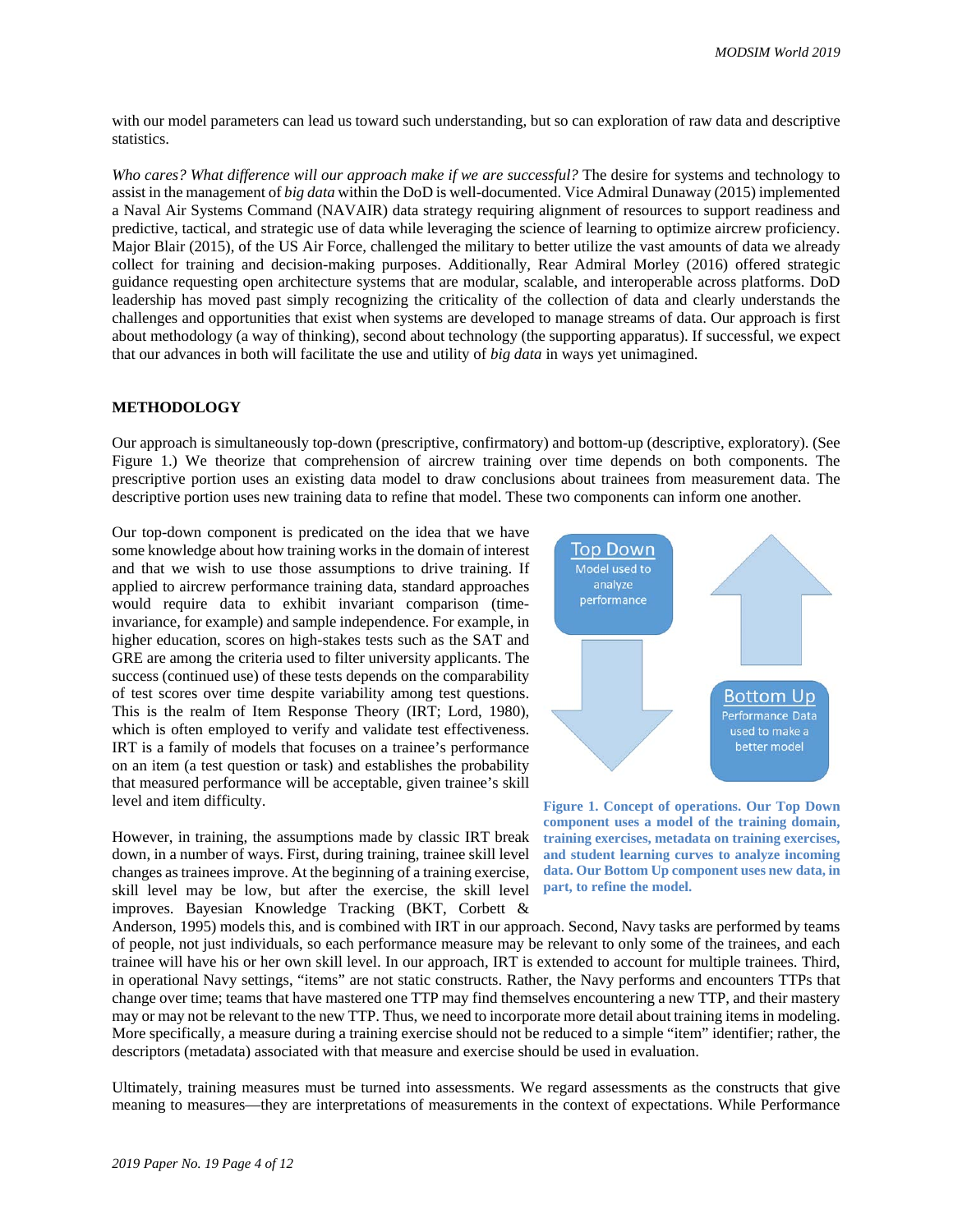Measures(PMs) of the kind represented in the P-8A Wing Training Manual (WTM) are vulnerable to changing tactics, assessments represent skill proficiency and therefore persist despite these changes. The relationship between PMs and assessments can be complicated and nonlinear. Fortunately, objective PMs are sometimes accompanied by observerbased assessment labels from subject matter experts (SMEs) that may yet be supplemented by analysis of "big data".

Our top-down component uses a model that accounts for all of these challenges. The model inputs training data (measures and information about training exercises, including the TTPs used). It outputs training assessments, and can also be used to make training recommendations. However, this model contains various parameters (difficulty of exercises, linkage between TTPs within an exercise and trainee skills, etc.) that affect the conclusions of the model. Two means exist for determining the correct values for these parameters. First, SMEs can work in collaboration with data scientists to assign them. Second, performance data can be analyzed to learn the parameters. This second option is one potential outcome of our bottom-up approach.

Our bottom-up component is about exploratory data analysis, where the data elements themselves are the objects of interest. Here we consider what may be learned from associated descriptive statistics, correlations, data visualizations, and facilitated mathematical modeling (automated machine learning or autoML). Thus, the bottom-up approach is about developing capabilities that allow us to learn about our data---to find peculiarities and patterns within them that help us generate or answer related questions.

The methods we describe herein are not specific to one dataset; they are applicable to the particularly challenging domain of adaptive training generally. In the next section we describe the methods that we developed as well as proofsof-concept using synthetic data.

## **RESULTS**

We report here on efforts to build software to address the three challenges discussed in the last section: (a) trainee skill levels are dynamic, given exposure to training itself; (b) many latent skills exist, because in our case, and in part, training is for teams, not for individuals; and (c) changing TTPs change the identity of an item (such as a task).

We began our exploration of top-down modeling techniques using Rasch measurement and analysis. A Rasch model is often regarded as a one parameter IRT model. It is prescriptive rather than descriptive: data is fit to a model rather than the reverse to help illuminate sources of variance. It also deals more effectively with Simpson's paradox (see Kievit, Frankenhuis, Waldorp, & Borsboom, 2013): rather than introducing dependencies when collapsing dimensions, the approach endeavors to separate observations to make dependencies vanish.

In practice, one could encode scores on a test as ordinal measures and then fit those measures to a one-parameter IRT model. The variable of time could be introduced into such analysis in at least one of two ways: one by using cumulative or windowed datasets for model comparison; another by reformulating the model to account for time directly (e.g., see Hung & Wang, 2012). A more sophisticated approach to skill evolution is the well-known framework called Bayesian Knowledge Tracing (BKT; Corbett & Anderson, 1995). BKT models the probability that a Knowledge, Skill, and Ability (KSA) will move from unlearned to learned after training.

To address the first two challenges, we combined IRT and BKT into a larger model called a Partially Observable Markov Decision Process (POMDP) and used it to represent team training. With a POMDP, we can assess a trainee's skill level across several skills based on performance history and then select the optimal training for that trainee based on the optimal learning path. This model allows us to associate each trainee crew member with a skill state (on each skill) and each training item (e.g., mission) along with an applicability or relevance of the item with respect to each KSA and a difficulty level. A POMDP model contains the following constructs:

- *S*: a finite set of states. This set is factored into individual components, so that  $S = \Pi(S_k)$ . Each  $S_k$  represents a team member's state in a single KSA. For each  $s_k \in S_k$ ,  $s_k \in (0, |max|)$ , where  $s_k$  represents a trainee's skill level on that KSA, and max represents the maximum possible skill level. Thus, by the above description, member  $s \in S$  can be described by a vector  $\langle s_1, s_2, \ldots s_k \rangle$ . Many KSAs may apply to an individual trainee; many individual trainees may have the same crew KSA. To specify this relationship more clearly, we can optionally specify:
	- o The set of crew members  $I = \{I_1, I_2, \ldots I_{\{|crew|\}}\}$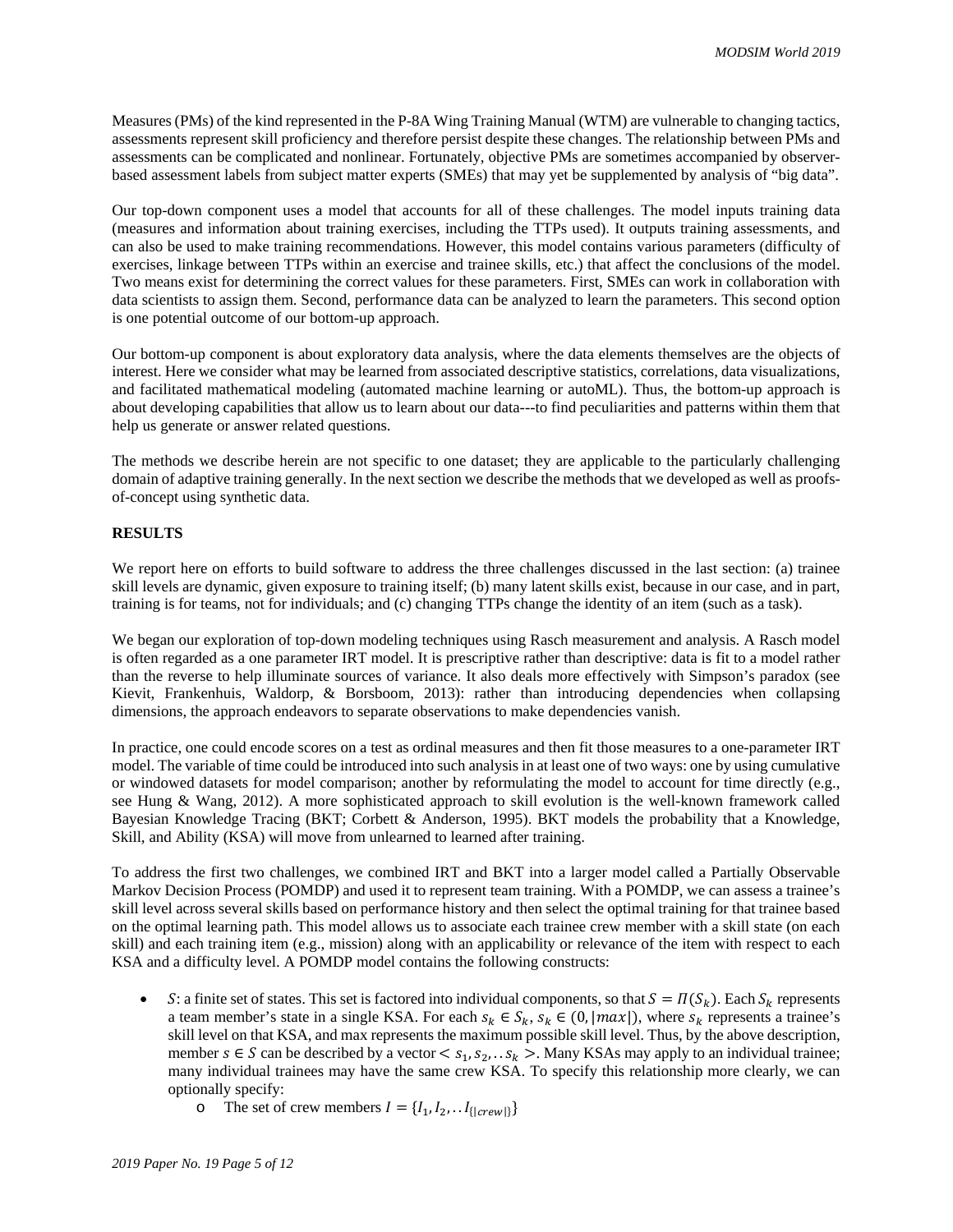- o A mapping function  $\Lambda(S_i)$  →  $U, U \subset I$  that maps KSA  $S_i$  to the crew members that  $S_i$  applies to.<br>  $\Lambda$  related mapping function  $\Lambda(I_i)$  that identifies the KSAs related to crew member i.
- A related mapping function  $\Lambda(I_i)$  that identifies the KSAs related to crew member i.
- A: a finite set of control actions. Each  $a \in A$  represents training content. Each member  $a \in A$  is described as a tuple  $(< d_1, d_k >, )$  where  $d_i$  and app<sub>i</sub> represent the difficulty and applicability of training content  $a$  with respect to KSA  $i$ .
- Z: a finite set of observations.
- $O(Z \times S \times A)$ : an observation function for each action. This function is governed by IRT. However, to account for multiple skills having different applicabilities, we vectorize a 2-parameter model.

$$
p(correct) = \frac{1}{1 + e^{\sum_k app_i^t (d_i^t - \theta_j^t)}}
$$

This model is easily extended to include further parameters, or into a Partial Credit Model (Masters, 1982).

- $\tau(S \times A \times S)$ : a state transition function. Define an individual transition function for each  $S_i$  using applicability and difficulty and the concept of the Zone of Proximal Development (ZPD; Vygotsky 1978). The transition probability between state  $s$  and state  $s'$  given action  $a$  is based on the following principles:
	- $\circ$  The transition probability is proportional to applicability  $app_i$ .<br>  $\circ$  The transition probability is inversely proportional to the different
	- o The transition probability is inversely proportional to the difference in skill level between *s* and *s'* (i.e., smaller jumps in skill are more probable than large jumps).
	- o The transition probability is inversely proportional to the difference in the difficulty level of the item and the current student skill level. (This enforces ZPD).
	- $\circ$  An equation that summarizes these three principles is below, where  $s_i' > s_i$ , d and  $s_i$  are always positive,  $\epsilon$  is a positive constant close to zero, and  $p_1$  and  $p_2$  are model parameters. (In deployed applications, these have been set to  $p_1 = 2$  and  $p_2 = s_{\{max\}}$ , the maximum possible skill level.)

$$
\tau(s_i,s_i'|a=) \propto e^{\frac{-(p_1)(|d-s_i|+1)(s_i'-s_i+1)}{(p_2)(app_i)+\epsilon}}
$$

- $R(S \times A)$ : a reward function for each state and action.
- $γ: A discount factor over future time steps.$
- $b_0(S)$ : An initial distribution that assigns a probability to each state, referred to as a belief state, at time zero.

For the POMDP model, the transition and observation functions depend on values for difficulty and applicability that apply to each exercise. To determine these values, we turn to Probabilistic Graphical Models (PGMs) where values of unknown variables can be inferred given variables that are known (such as those from mission profiles). Consider the PGM illustrated in Figure 2. Rather than estimate Difficulties and Applicabilities exercises directly---a task that would otherwise require collaboration among exercise authors, instructors, and data scientists upon the creation of each and every exercise---we instead construct reusable relationships between exercise mission metadata and Difficulties and Applicabilities. These relationships require specification only once; their values can be derived either by a subject matter expert (SME) or by machine learning, from performance data exposed in our bottom-up component.



**Figure 2. A notional Probabilistic Graphical Model (PGM) in which several factors influence a score on a performance measure, such as aircrew member skills and assessments of a mission's difficulty. The Tactic, Technique, and Procedure (TTP), weapons loadout, and weather determine which Knowledge, Skills, and Abilities (KSAs) are relevant as well as mission difficulty. On the right, Student Skill #1 refers to student level on KSA #1; similarly, Skill #2 refers to KSA #2.**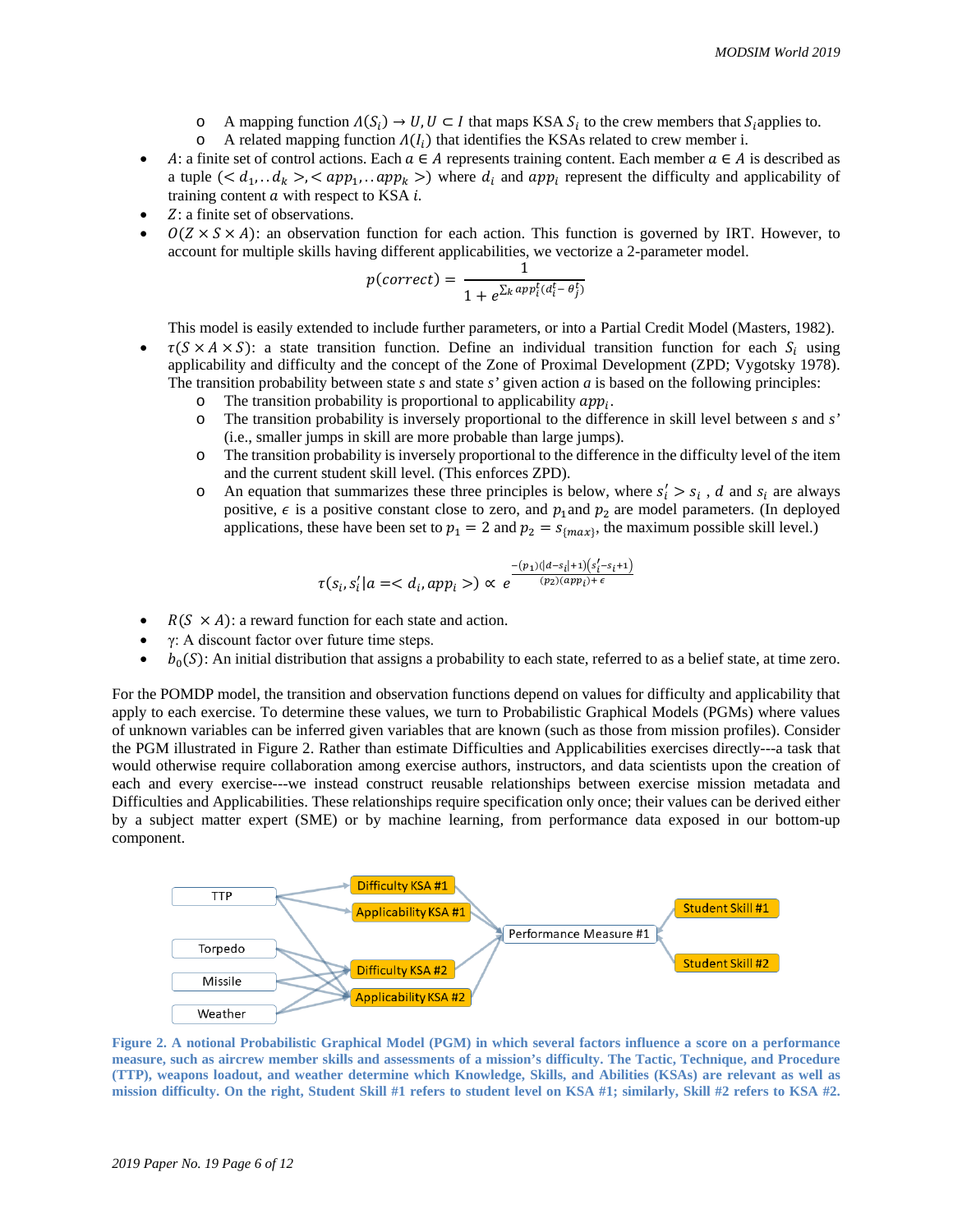### **Gold-colored variables are latent (hidden), meaning that they are not (and cannot) be observed directly; their relationships with the variables to which they connect must be inferred.**

To evaluate whether such a model is effective at capturing nuances in training regime, we synthesized training exercise data based on an exercise profile template developed by our SMEs. We created 100 different teams and ran them through 20 different exercises each, selected from a corpus of 100 training exercises, each of which trains different KSAs (relevant to different team members) at different difficulty levels. Each member of each team was initialized to have a skill level of zero (meaning untrained or novice). Trainees could improve their skills after each mission. Mission success was determined by the probability of the team passing the exercise based on the difficulty and applicability of the KSA and the skill level the trainees. The probabilities associated with team member improvement and mission success corresponded to the model specified in Figure 2 and the Observation Function described above. Each of the 100 exercises in the corpus were labeled with a difficulty level from 0 to 4 (an ordinal level of measurement where 0 is least difficult, 4 is most difficult). We tested two possible training strategies: one deterministic, the other adaptive. The *control strategy* (deterministic) started at difficulty level 0, and then progressed through the difficulty levels 1, 2, 3, and 4 on the  $5<sup>rd</sup>$ ,  $9<sup>th</sup>$ ,  $13<sup>th</sup>$ , and  $17<sup>th</sup>$  scenarios respectively, selecting a random member from the corpus with that difficulty level. In other words, the control strategy would naively increase exercise difficulty as training continued. The *model-based strategy* (adaptive) would assemble information about applicabilities and difficulties, along with a running estimate of each team member's KSA level based on Bayesian inference, and then prescribe an exercise from the corpus based on adaptive training logic. The figure below shows the progression of average skill level of the team members over the 20 exercises on a scale from 0 to 5 (where 0 means least skill, and 5 means greatest).





As the figure shows, the model-based (adaptive training) strategy produced higher skill levels for every team member after the 20 exercises. Thus, the PGM can be used to distinguish the effects of training and highlight opportunities for improvement. By this point, the PGM has also learned (or assigned weights or probabilities to) the relationships among variables of the model. We can exploit this learning by playing "what-if" analyses---for example, testing the effect of a change in type of weather on skill level simply by varying the probability of the different types of weather we observe.

Model parameters, such as the relation between TTPs and crew skills and crew skill levels, can and should be estimated by human beings, not just automated software. To facilitate human exploration of training data, our bottom-up approach focused on "walk-up visualization", an approach to visual data analytics meant to engage an end-user in actively exploring a diverse set of data with a minimum number of interactions. One of the challenges addressed by walk-up visualization is "intent explication", a problem of human-centric computing generally. Because humans cannot express what they need to accomplish in mathematical terms, we need to infer a human intent function. Having users explore data is a means to learn that function. For example, if a user highlights an item of interest, the computer can then make inferences about what other features of the data might be of interest. This approach differs from customary exploratory data visualizations in that (a) no subject matter expertise is presumed or required and (b) sufficient time does not exist to explore the dataset with a SME's mindset. It also differs from dashboard visualizations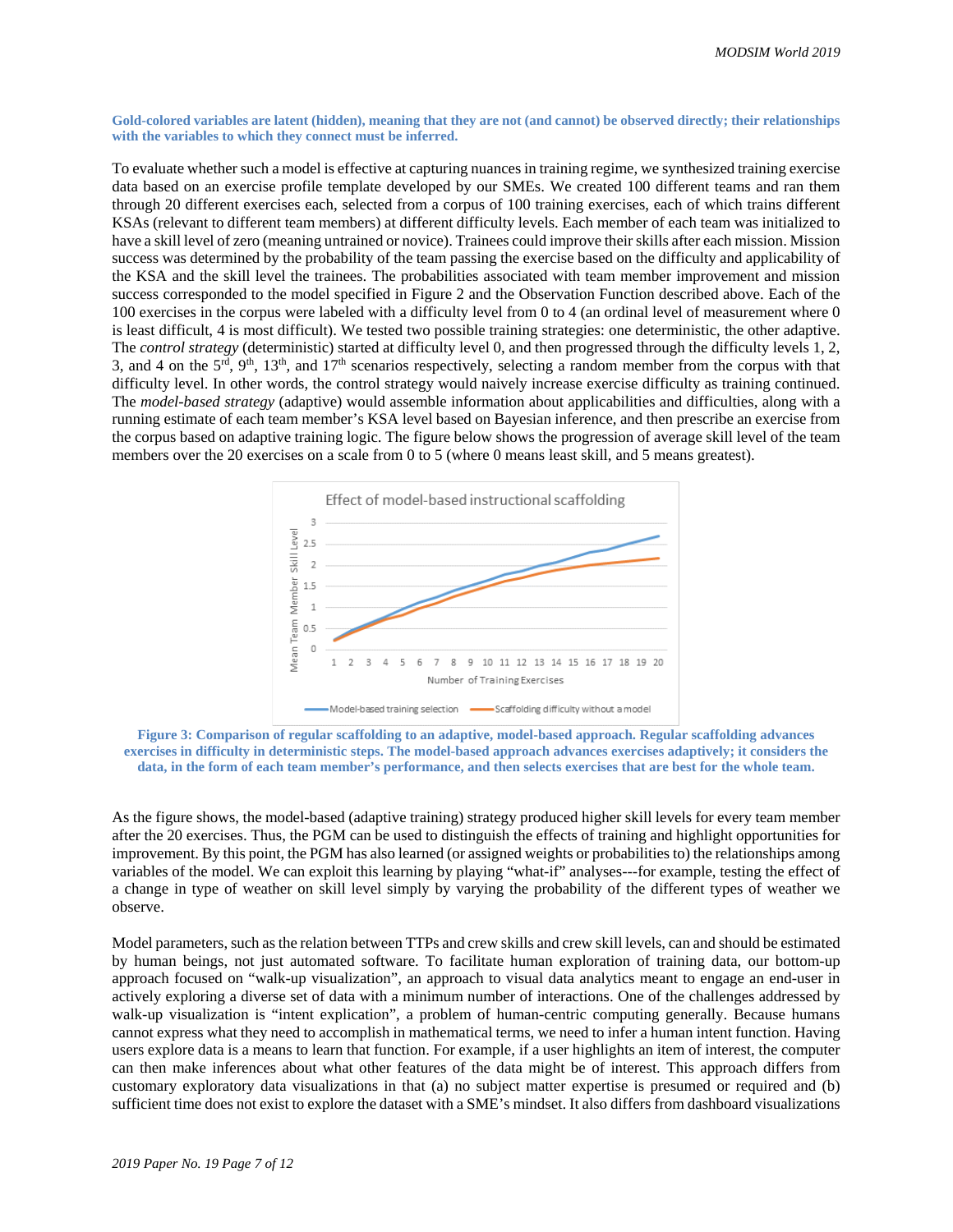in that it is not designed to help a SME maintain real-time situational awareness (e.g., the health of a network or stock portfolio). The use case for walk-up visualization is simply that an end-user needs a quick overview of what might be interesting in the data.

One approach to walk-up visualization is embodied in Voder (Srinivasan, Drucker, Endert, & Stasko, 2019), an application created by Georgia Tech that presents interesting "data facts" in a tabular dataset. Generally, the application precomputes descriptive statistics about a given set of data across all its dimensions and combinations of dimensions (such as correlation, density, outliers), ranks these computed statistics by potential interestingness, and then displays the ranked list in a human-readable way (with some basic natural language processing, NLP). The ranked list may contain data facts such as the following (here, for illustration only, for a dataset about car performance):

- Most values for Horsepower are in the range  $75.0 125.0$
- Items with Cylinders:6 exhibit a moderate correlation between Acceleration and Weight
- Europe has highest average Acceleration

Horsepower, Cylinders, Acceleration, Weight, and Europe are variables in the dataset. Horsepower is treated as an interval level of measurement; Cylinders, ordinal. Figure 3 shows how these data facts appear in a prototype of the system. In the workflow, the end-user is presented with a precomputed list of data facts; the user may click on any particular fact of interest, then drill down for more detail. The system then displays a visualization of the data fact and may suggest alternative but related visualizations or data facts to the one selected by the end-user.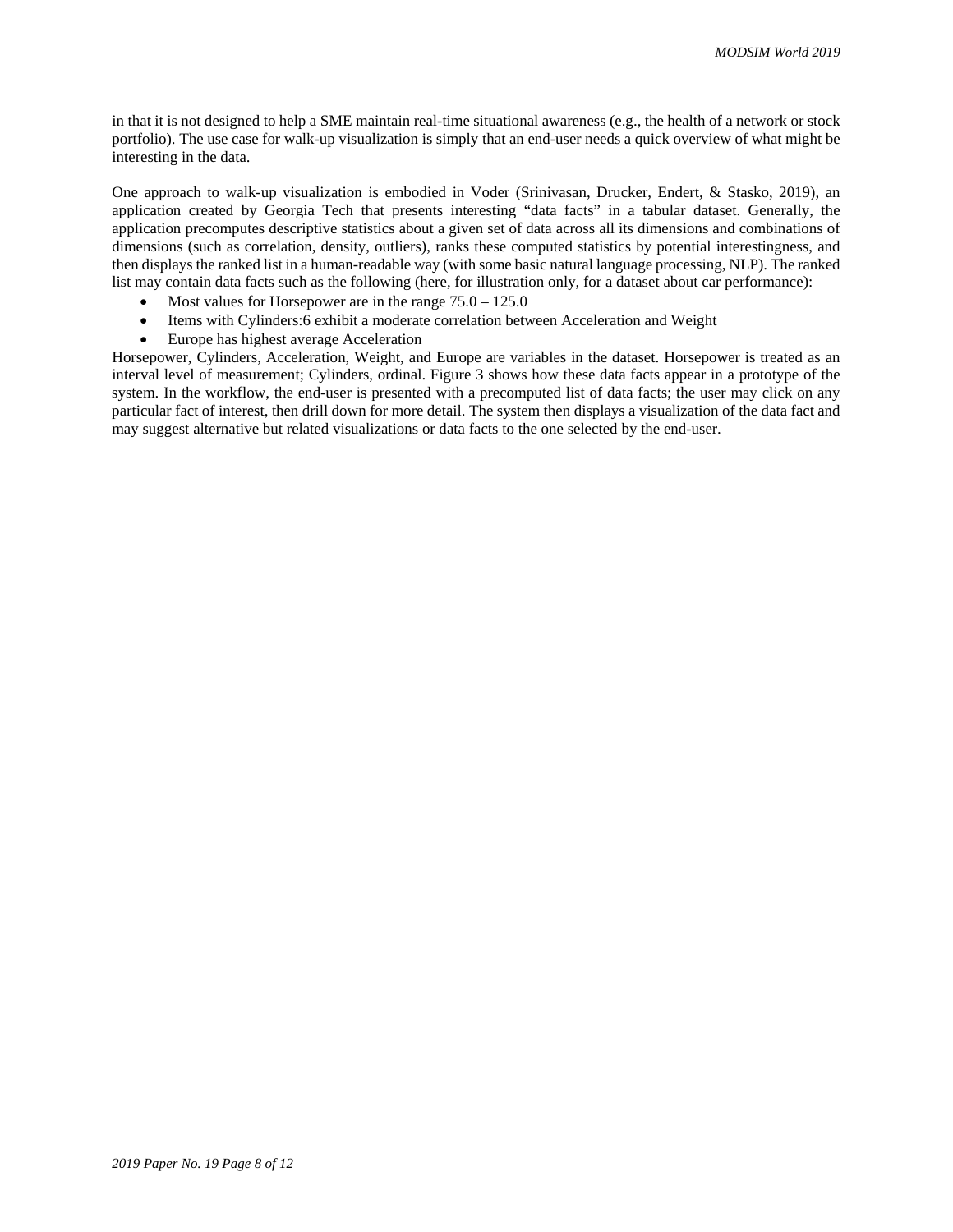

**Figure 4. An instance of, and frames within, our prototype of the Voder user interface, illustrating data facts and select, associated visualizations. Features by number: (1) data facts, generated automatically as a pre-processing step, facilitate exploration of alternative visualizations; (2) interactive widgets facilitate end-user customization; (3) embellishments (here, a color palette) allow highlighting of a data fact within a visualization; and (4) a query interface permits search of data fact visualizations. (Source: Srinivasan, Drucker, Endert, & Stasko, 2019, Figure 2)**

Voder is not the end of the story, however; our next step is to use Voder as a front-end for an automated model discovery tool called Snowcat (Cashman, et al., 2018), developed by Tufts University. (See Figure 4.) Snowcat does not require the user to have detailed knowledge of mathematical models. By design, Snowcat can handle various types of data (tabular, graph, time series, texts, image, video, audio, and speech) and problems (classification, regression, clustering, link prediction, vertex nomination, community detection, graph clustering, graph matching, time series forecasting, and collaborative filtering). However, the type of analyses available depend on the problem of interest and its supporting data types; how some of these might be accomplished, given mixed data types (e.g., multiple related tables rather than a single table) are matters of ongoing research. For example, whereas classification, regression, and clustering can accommodate any data type, generally, graph matching requires graph data, and time series forecasting requires time series data. While Snowcat can build data models of its own, its use in the present context is meant to drive understanding of the underlying data and to help explicate and improve the PGM.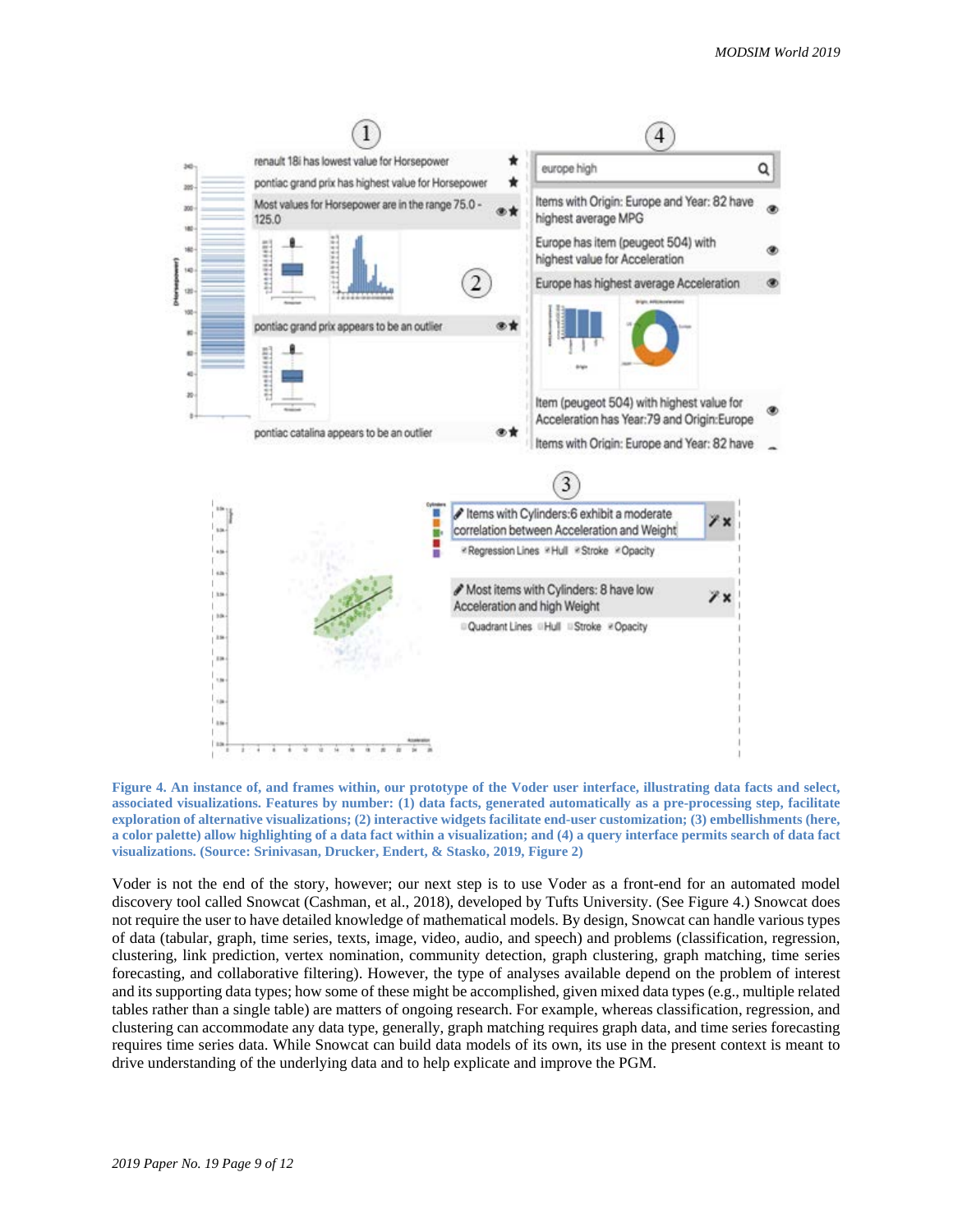

**Figure 5. Conceptual architecture of a visual analytics system. Voder (Srinivasan, et al., 2019) provides a visual front-end to data ingested, analyzed, and possibly modeled by Snowcat (Cashman, et al., 2018).** 

# **DISCUSSION**

*What are the requirements and risks of our proposed approach?* At least four emerge: the audience; model development; model update; and the forms of input. First, we have proposed two separate but complementary pieces of a puzzle, each with their own interfaces and audiences. For example, the output of the PGM (the prescriptive approach) is likely to be of interest to higher echelons in an organization, because the model itself provides a unified view in helping explicate a complex and changing landscape; insights gained from the model could lead to interventions requiring decision-making at high levels. Complementarily, the outcomes from exploratory analysis (the descriptive approach) could help explain PGM output as well as highlight idiosyncrasies otherwise marginalized out of the model. Thus, the top-down and bottom-up approaches serve two different audiences, suggesting that thought is required about the roles and needs of end-users of a system that incorporates these approaches.

Second, development of the PGM will require domain expertise---specifically, the input of those who have knowledge of, or insights about, the system under study; this expertise does not inure with casual observation. This is only the first of two challenges, however; the second is in finding the proper subdivision of the problem and the level of abstraction needed to characterize the problem mathematically. For example, takeoff and landing are critical skills for aviation, but they may not be particularly relevant for warfighting. Similarly, a low-level task such as pulling back on the throttle is not likely to be useful or tractable in a mathematical model with potentially hundreds of variables-- perhaps better to concentrate on the goal of certain tasks, such as maneuvering away from heat-seeking missiles.

Third, how frequently the PGM is to be updated remains an open question. For example, a model too out-of-sync with reality may imperil decision-making; but a model updated with each observation may imperil our ability to test our assumptions (about model fit). Introducing time as a variable in the model is one way to account for change over time; creating snapshots of the PGM is another, albeit a less flexible and arguably less robust technique long-term.

Fourth, our descriptive approach currently relies on tabular data, due in part to conceptual and technical hurdles in representation. For example, the methodology for allowing an end-user to manipulate data in the form of graphs (with vertices and edges), geospatial entities, or time series is not yet clear.

*How much will our approach cost?* The cost of our proposed approach is largely a function of the time and effort needed to understand the target domain, and to build, test, and evaluate the PGM. Our bottom-up approach is a software development effort, in large part. However, once that software is built, it can be applied in any domain and serve to bootstrap PGM development; in other words, the software's utility will be immediate.

*How long will development of our approach take?* Following from the previous response, the bottom-up (descriptive) approach is likely a relatively short-order (near-term) endeavor. Once the framework is in place, the system could be used to develop intuition about the data or to inform prescriptive model-building. The top-down (prescriptive)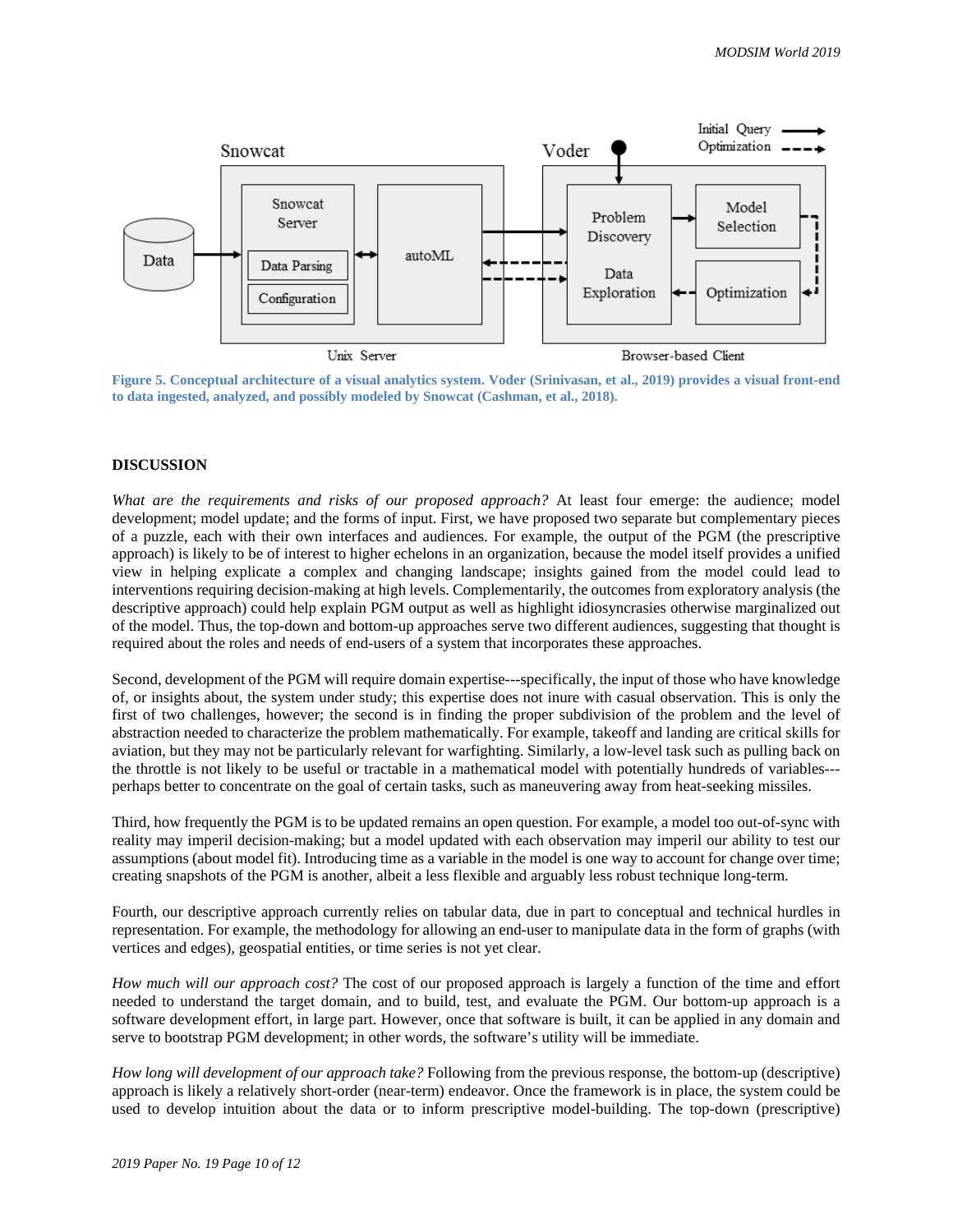approach is a longer-term endeavor, because it requires access to data and thoughtful construction of relationships among model variables.

*What are the mid-term and final exams to check for success?* Presently, given the complexity of the system under study, the training of P-8A aircrew, a successful mid-term goal for our prescriptive approach would be the characterization and modeling of a single task for one or more aircrew members. (This requires definition of latent variables representing knowledge, skill, ability, applicability, and difficulty for the task as well as definition of the observed variables that affect performance on the task.) The final exam would be to train and then test the model with data (real or synthesized) to characterize and explain the effectiveness of the training regime that the model defines. The success of our descriptive approach will be the build-out of Voder for tabular data, secondarily for other forms of input (such as graphical and time-series data). The final hurdle will be the integration of Voder and Snowcat, which will add machine learning capability to the suite of exploratory tools.

# **CONCLUSION**

Our holistic approach to comprehending and analyzing *big data* in a domain of interest, here adaptive training, requires the interplay of perspectives generally considered incompatible: those driven by a high-level (macro) view of the world, and those by a low-level (micro) view. While we treat these as separate components, each informs the other, and true understanding is not possible with one alone. Our top-down (prescriptive) component ensures the resilience and validity of trend analysis over time and across multiple organizations despite changes to measurement requirements. We achieve this result by separating measures and assessments and then exploiting the relationship between them. Our bottom-up (descriptive) component encourages data understanding by facilitating end-user exploration of the data itself. Highlighting features of data inputs and relationships among those inputs using descriptive statistics is a first step; automated model building, a future step. We intend that both will help in explicating surprising outcomes obtained from the top-down model, lead to improvements in that model, and promote transparency of a kind that encourages end-user trust and involvement in the process---a recognition that here, as in life itself, most things of enduring value are never fully-formed.

A grand opportunity exists to support military decision-making with data analytics. Tactically relevant aviation activity, both live and simulated, is driven by an ever-increasing corpus of revelatory data. These data, exploited by the proper analytics, can deliver inferences about the effects of changes to common, or overlapping TTPs and qualification; they can support predictions about future changes to such effects and ultimately help us to better understand force proficiency. Getting smart about (a) selecting, prioritizing, and organizing data for decision-making and (b) identifying and checking our related assumptions are prerequisites for developing such capabilities.

### **ACKNOWLEDGEMENTS**

This research was supported by the U.S. Naval Air Systems Command (NAVAIR), Contract Number N68335-17-C-0656. We thank our partners at Aviation Systems Engineering Company (ASEC) for their subject matter expertise, which both informed and guided our research.

The views expressed herein are those of the authors and do not necessarily reflect the official position of the DoD or its components. Sponsors for the efforts discussed herein include the Small Business Innovative Research/Small Business Technology Transfer (SBIR/STTR) and Naval Air Systems Command (NAVAIR) PMA-205 Air Warfare Training Development (AWTD) program.

# **REFERENCES**

Atkinson, B. F. W., Tindall, M., Sheehy, M., & Bailey, D. (2016). Answering the Call for Analytics within the Maritime Patrol Community. *Interservice/Industry Training, Simulation, and Education Conference.*  Blair, D. (2015). Moneyjet. *United States Naval Institute Proceedings. 141*, 68-70.

Cashman, D., Humayoun, S. R., Heimerl, F., Park, K., Das, S., Thompson, J., … Chang, R. (2018). Visual analytics for automated model discovery. ArXiv:1809.10782 [Cs]. Retrieved from http://arxiv.org/abs/1809.10782